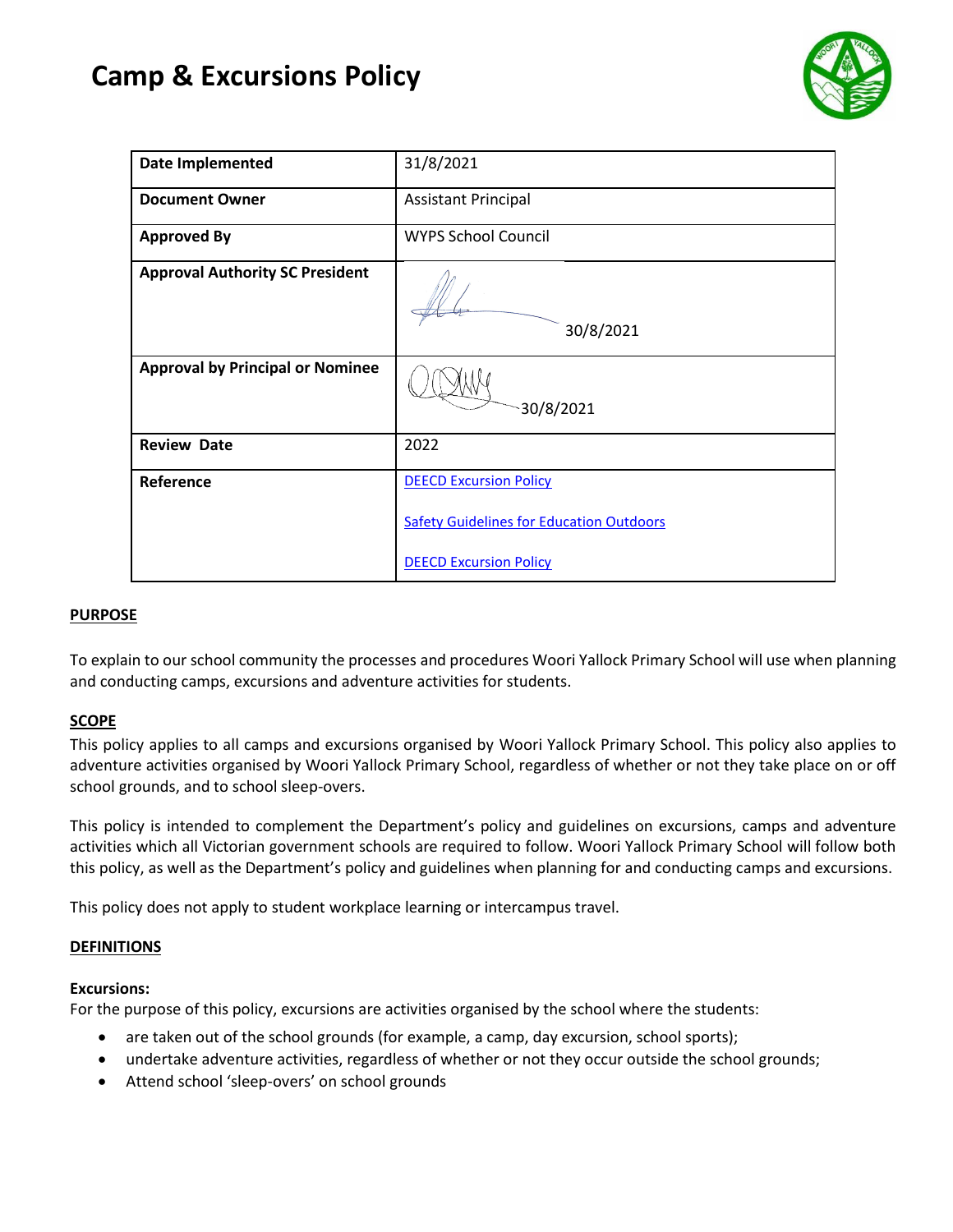**Camps** are excursions involving at least one night's accommodation (including school sleep-overs).

**Local excursions** are excursions to locations within walking distance of the school and do not involve 'Adventure Activities'.

**Adventure activities** are activities that involve a greater than normal risk. Further information and examples of adventure activities are available on the Department's Policy and Advisory Library, at the following link: <https://www2.education.vic.gov.au/pal/excursions/guidance/adventure-activities>

# **POLICY**

Camps and excursions can provide a valuable educational experience for our students which are complementary to their learning, as they provide access to resources, environments and expertise that may not be available in the classroom.

- To provide all children with the opportunity to participate in a sequential camping program, that is linked to social, cultural and educational outcomes for students.
- To provide shared class experiences and a sense of group cohesiveness.
- To reinforce and extend student learning.
- To provide a program that delivers skills and knowledge that may lead to a lifelong involvement in worthwhile leisure pursuits.
- To provide a program that promotes self-esteem, resourcefulness, independence, leadership, judgement, cooperation and tolerance.
- To further develop their problem solving and life-skills.
- To extend an understanding of their physical and cultural environment.

For all camps and excursions, including adventure activities, our school will follow the Department's Policy and Advisory Library: [Excursions.](https://www2.education.vic.gov.au/pal/excursions/policy)

#### **Planning process for camps and excursions**

All camps and excursions will comply with Department planning requirements.

Part of this planning process includes conducting risk assessments, to ensure that reasonable steps are taken to minimise the risks associated with each proposed camp or excursion. Woori Yallock Primary School's risk assessment will include consideration of arrangements for supervision of students and consideration of the risk of bushfire activity in the excursion location. In the event of a Code Red Day being announced, excursions or camp activities in effected locations will be cancelled or rescheduled. Planning will also cover arrangements for cancelling, recalling or altering the camp or excursion for any other reason.

Woori Yallock Primary School is committed to ensuring students with additional needs are provided with an inclusive camps and excursions program and will work with families during the planning stage, as needed, to support all students' attendance and participation in camp and excursion activities.

In cases where a camp or excursion involves a particular class or year level group, the Organising Teacher will ensure that there is an alternative educational program or alternative grade available and appropriate supervision for those students not attending the camp or excursion.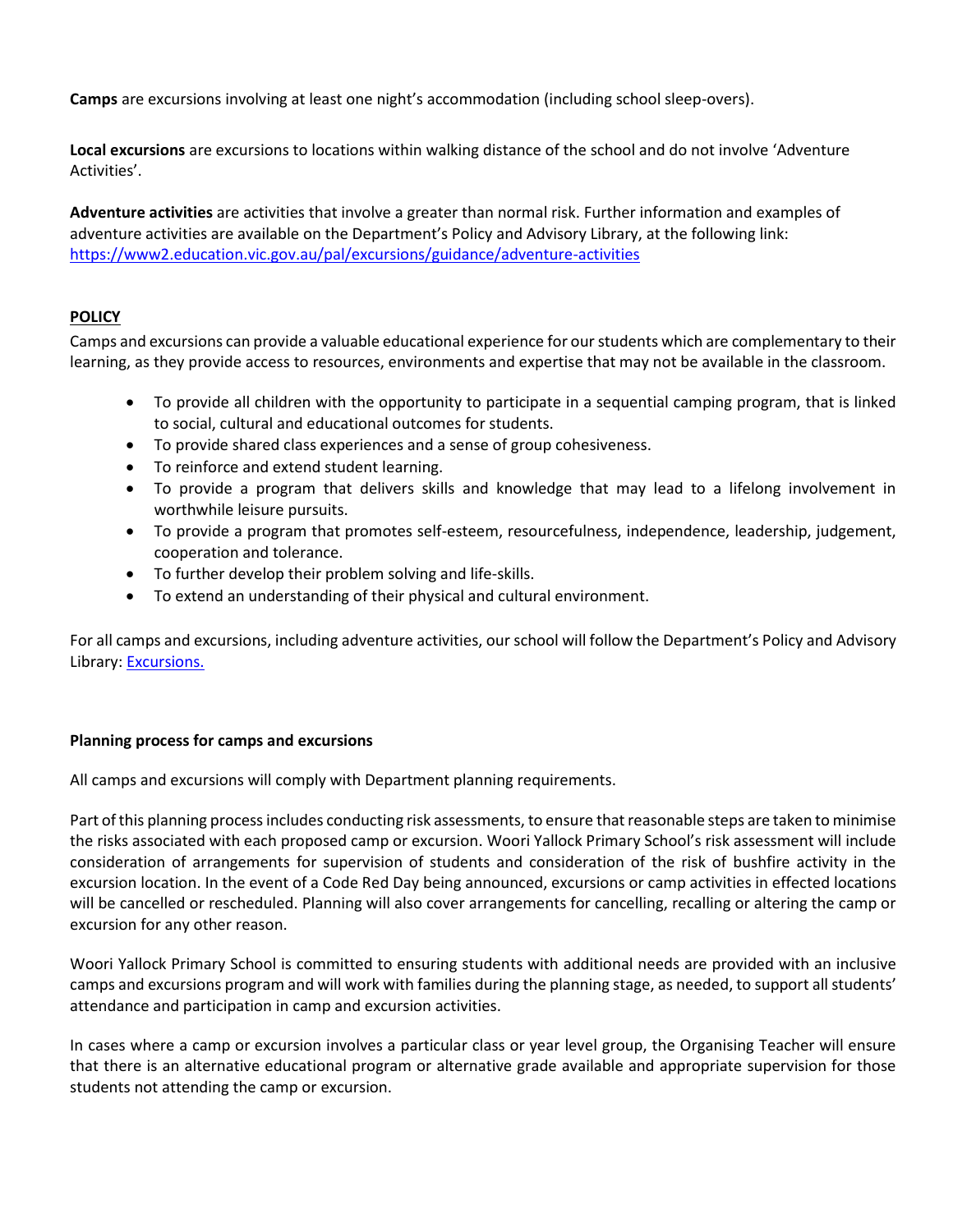#### **Supervision**

Woori Yallock Primary School follows the Department's guidelines in relation to supervision of students during excursions and camps.

All excursion staff (including parent volunteers) will be familiar with supervision requirements and the specific procedures for dealing with emergencies on each camp and excursion.

All school staff will be aware that they retain overall responsibility for the supervision and care of students throughout all camps and excursions (including adventure activities), regardless of whether or not external providers are managing the activity.

#### **Parent volunteers**

Parents may be invited to assist with camps and excursions. School staff will notify parents/carers of any costs associated with attending. School staff are in charge of camps and excursions and parent/carer volunteers are expected to follow teachers' instructions. When deciding which parents/carers will attend, the Organising Teacher will take into account: any valuable skills the parents/carers have to offer (e.g. bus licence, first aid etc.) and the special needs of particular students.

# **Volunteer and external provider checks**

Woori Yallock Primary School requires all parent or carer camp or excursion volunteers and all external providers working directly with our students to have a current Working with Children Check card. [For more information about when a WWC Clearance is required, se[e Volunteers page](https://edugate.eduweb.vic.gov.au/edrms/keyprocess/cp/SitePages/SchoolPoliciesDetail.aspx?CId=88) on the School Policy Templates Portal.

#### **Parent/carer consent**

For all camps and excursions, other than local excursions, Woori Yallock Primary School will provide parents/carers with a specific consent form outlining the details of the proposed activity. Woori Yallock Primary School uses Compass to inform parents about camps and excursions and to seek their consent. Parents/carers are encouraged to contact the school to discuss any questions or concerns that they or their child may have with a proposed camp or excursion.

For local excursions, Woori Yallock Primary School will provide parents and carers with an annual Local Excursions consent form at the start of each school year or upon enrolment if students enrol during the school year. Woori Yallock Primary School will also provide advance notice to parents/carers of an upcoming local excursion through Compass. For local excursions that occur on a recurring basis (for example weekly outings to the local oval for sports lessons), Example School will notify parents once only prior to the commencement of the recurring event.

#### **Cost of camps and excursions, refunds and support**

The cost of all camps and excursions are to be paid by parents/carers unless alternative arrangements have been agreed to by the Principal prior to the excursion. All families will be given sufficient time to make payments for all activities. Consent forms will have clearly stated payment amounts and payment finalisation dates.

Students who have not finalised payment by the required date will not be allowed to attend unless the Principal determines exceptional circumstances apply.

Woori Yallock Primary School will make all efforts to ensure that students are not excluded for financial reasons. Families experiencing financial difficulty are invited to discuss alternative payment arrangements with the Business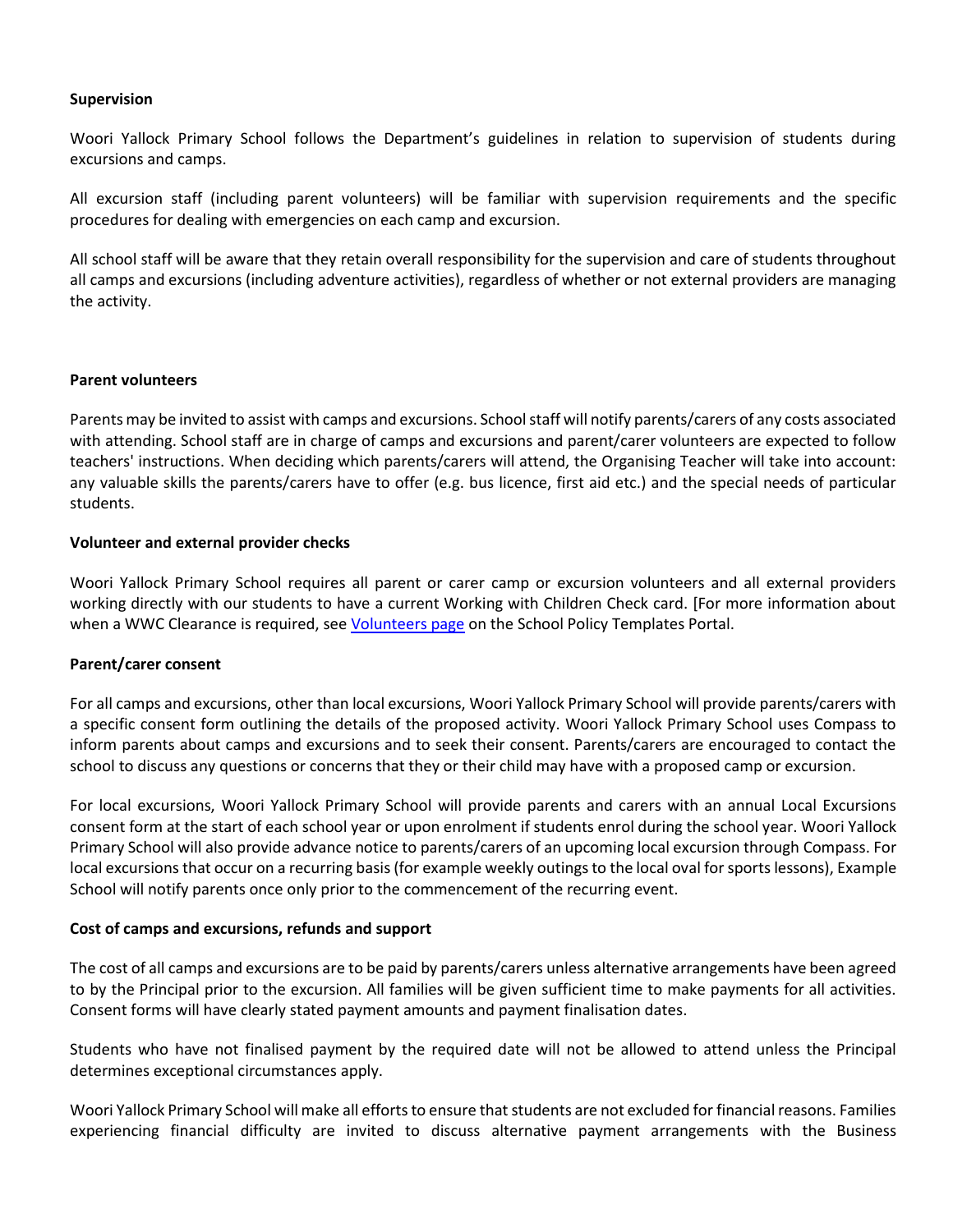Manager/Principal/Assistant Principal. The Business Manager/Principal/ Assistant Principal can also discuss family eligibility for the Department's Camps, Sports and Excursions Fund (CSEF), which provides payments for eligible students to attend school activities, including camps and excursions. Applications for the CSEF are open to families holding a valid means-tested concession card or temporary foster parents and are facilitated by the school. Further information about the CSEF and the application form are available a[t Camps, Sports and Excursions Fund.](https://www2.education.vic.gov.au/pal/camps-sports-and-excursions-fund/policy)

If a camp or excursion is cancelled or altered by the school, or a student is no longer able to attend part or all of the camp or excursion, our school will consider requests for partial or full refunds of payments made by parents/carers on a case-by-case basis taking into account the individual circumstances. Generally we will not be able to refund payments made for costs that have already been paid where those funds have already been transferred or committed to a third party and no refund is available to the school. Where possible, we will provide information about refunds to parents/carers at the time of payment.

#### **Student health**

Parents and carers need to ensure the school has up-to-date student health information prior to camps and excursions. A member of staff will be appointed with responsibility for the health needs of the students for each camp/excursion. Teachers will administer any medication provided according to our *Medication* policy and the student's signed *Medication Authority Form*. To meet the school's obligations relating to safety, a first aid kit and mobile phone will be taken by teachers on all camps and excursions.

It is the responsibility of parents and carers to ensure their child/children are in good health when attending excursions and camps. If a student becomes ill during a camp and is not able to continue at camp it is the parent/carer's responsibility to collect them and cover any associated costs. If the Principal approves a student joining a camp late, transport to the camp is the parent/carer's responsibility.

#### **Behaviour expectations**

Students participating in camps and excursions are required to cooperate and display appropriate behaviour to ensure the camp or excursion is a safe, positive and educational experience for all students involved.

Parents/carers will be notified if their child is in danger of losing the privilege to participate in an excursion or camp due to behaviour that does not meet the standards of behaviour set out in the school's *Student Wellbeing and Engagement Policy, Statement of Values and School philosophy* and *Bullying Prevention Policy*. The decision to exclude a student will be made by the Principal or Assistant Principal, in consultation with the Organising Teacher. Both the parent/carer and the student will be informed of this decision prior to the camp or excursion.

If on a camp or excursion the Teacher in Charge considers an individual student's behaviour does not meet required standards, then the Principal or their nominee may determine that a student should return home during the camp or excursion. In these circumstances the parent/carer is responsible for the collection of the student and any costs associated with this.

[NOTE: Sometimes a student's disability may manifest in challenging behaviour. Examples of disabilities that can present with challenging behaviour includes Attention Deficit Hyperactivity Disorder, Oppositional Defiant Disorder and Autism Spectrum Disorder. In these cases, excluding a student from a camp or excursion may raise disability discrimination law issues. Please contact Legal Division for advice if you are considering excluding a student for failing to comply with behavioural standards, if their disability presents with challenging behaviour)

Disciplinary measures apply to students on camps and excursions consistent with our school's *Student Wellbeing and Engagement Policy, Statement of Values and School philosophy* and *Bullying Prevention Policy*.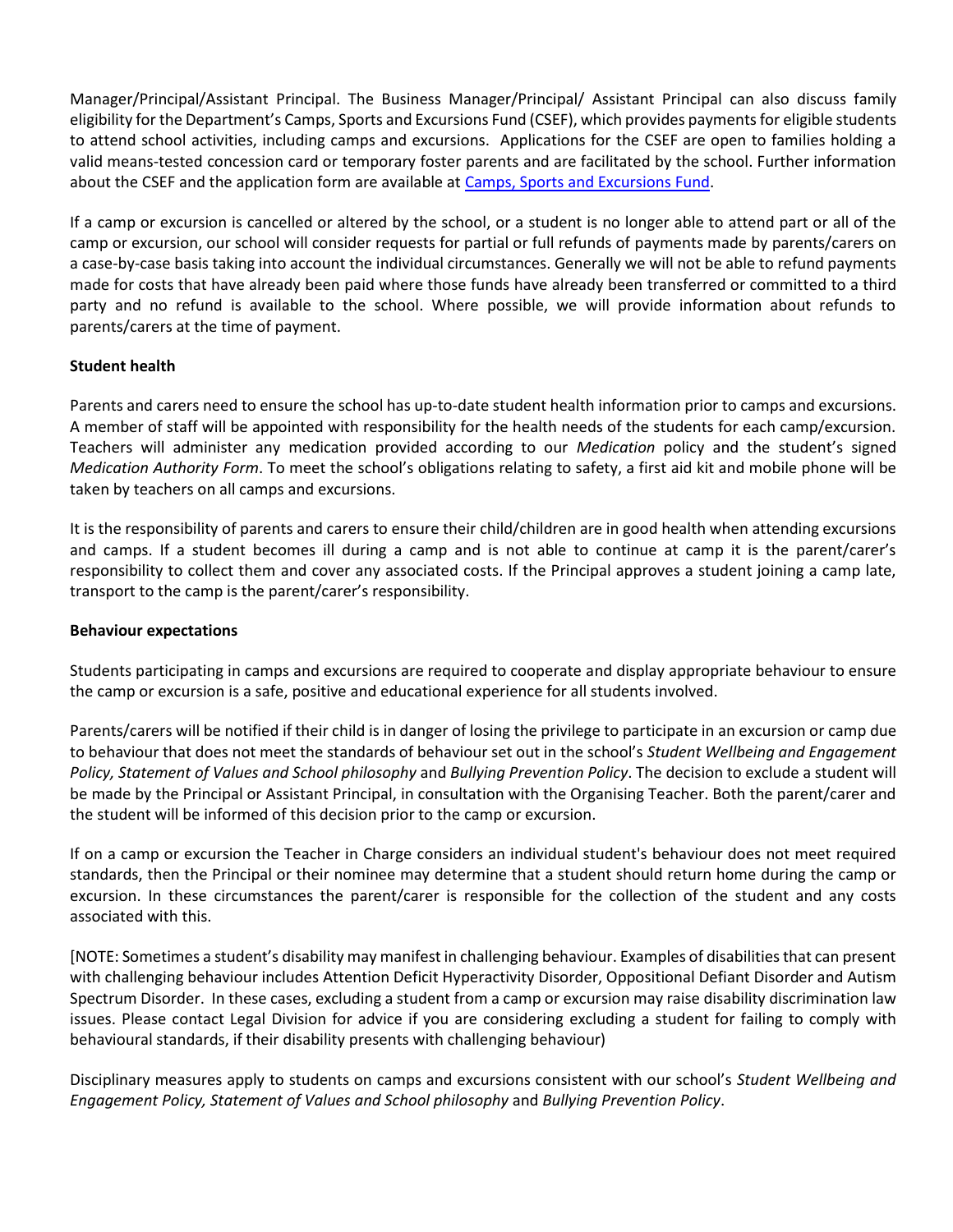### **Electronic Devices**

Students will not be permitted to bring electronic devices to camps or excursions except with prior approval from the Principal. The Principal will only approve students bringing electronic devices to a camp or excursion in exceptional circumstances and when it is in the best interests of the student, and may place conditions on its location and use during the camp or excursion.

#### **Food**

Students are not permitted to bring their own supply of food items to camps and excursions unless the item is medically indicated and discussed with the Organising Teacher, or included as an item on the clothing and equipment list for that camp or excursion.

#### **Accident and Ambulance Cover**

Any costs associated with student injury rest with parents/carers unless the Department is liable in negligence (liability is not automatic).

Unless otherwise indicated, Woori Yallock Primary School and the Department do not provide student accident or ambulance cover. Parents/carers may wish to obtain student accident insurance cover and/or ambulance cover, depending on their health insurance arrangements and any other personal considerations. [NOTE: Schools may wish to consider obtaining travel insurance for excursions that they consider involve a greater than normal risk, for example interstate or overseas trips. Information about travel insurance is available [here.](https://www2.education.vic.gov.au/pal/insurance/guidance/2-insurance-policies)]

#### **Guidelines for action**

- All camps must be approved by the Principal and School Council. *(Approval must be sought a semester in advance).*
- The Teacher In Charge' will ensure that full records are submitted to council regarding the camp one semester in advance of the starting date of the event and that no camp occurs unless all the formal record keeping has been completed and approved. Ideally all camps should be submitted to Council for Principal approval one semester before the camp.
- Staff wishing to organize a camp must complete a camp proposal form and lodge this with the Assistant Principal for reference to the Principal for approval. All camps must be approved prior to running. This decision will be made by the Principal or Assistant Principal. The Principal in consultation with appropriate staff will consider the educational outcomes of the camp as well as the impact on the school program for the proposed dates.
- The Principal and Assistant Principal in consultation with organizing teachers will ensure that all camps, transport arrangements, emergency procedures and student/staff ratios comply with DET guidelines.
- The 'Teacher In Charge' will complete the "Notification of School Activity" online at [www.eduweb.vic.gov.au/forms/school/sal/enteractivity.asp](http://www.eduweb.vic.gov.au/forms/school/sal/enteractivity.asp) 4 weeks prior to the camp departure date, and pass on to the Assistant Principal to ensure relevant details are recorded in the Daily Organisational Diary and are entered on the daily absence/planning sheets.
- All approved camps will then be presented to School Council for their approval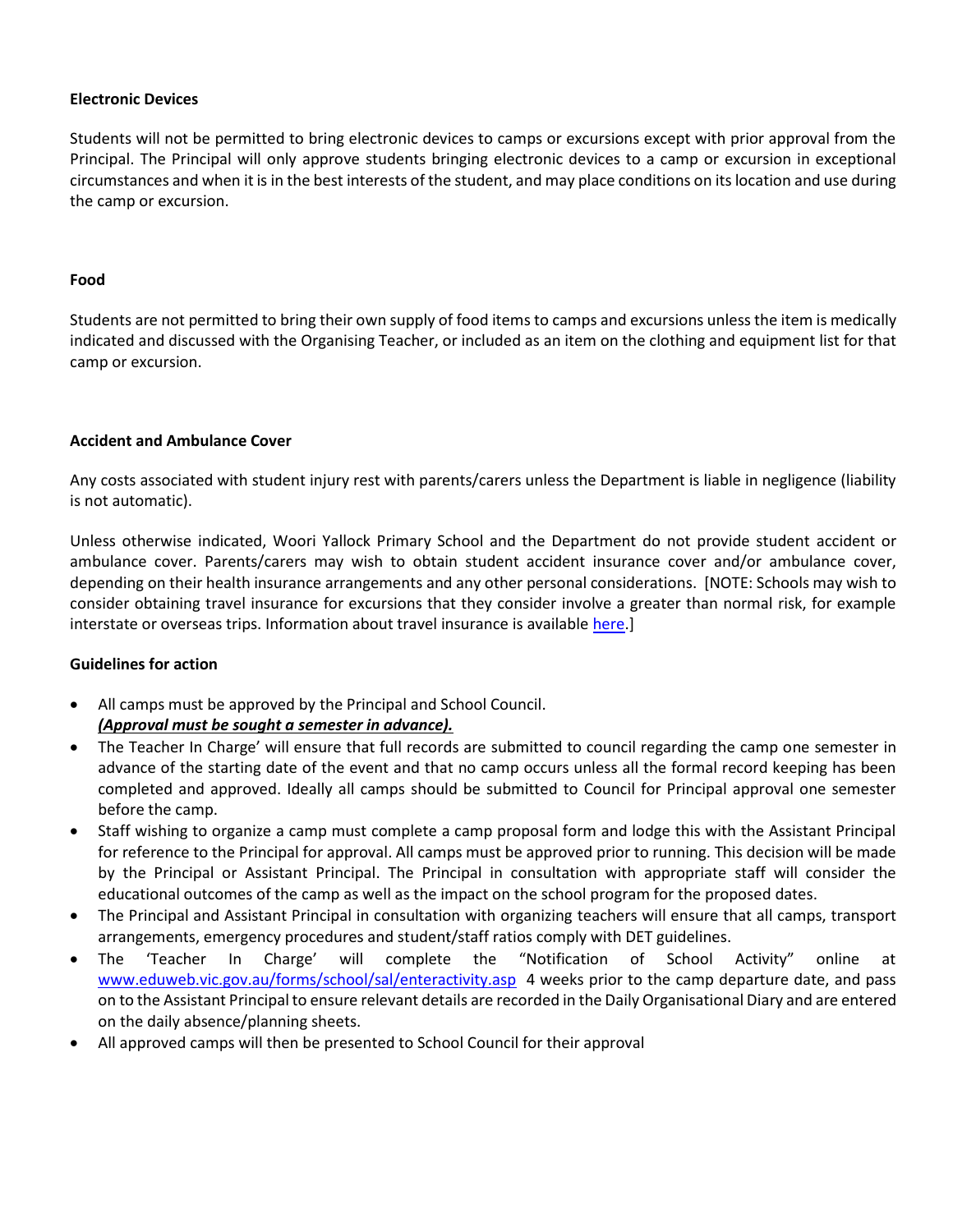# **Organisation**

- All food, equipment, staffing, organization of activities and student management procedures must be addressed prior to the camp. Consideration needs to be given to students with special dietary and medical requirements. Parents should notify the staff in writing regarding special dietary and medical requirements when returning consent forms.
- Office staff will be responsible for managing and monitoring the payments made by parents and will provide organizing teachers with detailed records on a regular basis.
- The 'Teacher In Charge' must provide the General Office with a final student list.
- In the case where a camp involves a particular class or year level group, the Principal or Delegate will ensure that there is an alternative program available for those students not attending the camp. Work is to be provided by each classroom Teacher.
- The school will provide radios and first aid kits (which includes anaphylactic and asthma medication) for each camp. An attending staff member will be responsible for collecting these prior to leaving.
- For high risk Outdoor Education activities a staff member must have suitable training and current qualifications. All staff members must be aware of the increased duty of care for outdoor education camps/excursions.
- The 'Teacher In Charge' will ensure that student medical forms are available at the site and all camp staff are aware of special medical issues or medication requirements of any student.
- One staff member will be designated to take responsibility for administering student medication if required (following consultation with parents and/or appropriate medical practitioners).
- School Council requires that a report be tabled after each school camp, detailing feedback regarding the event and a profit and loss statement. The Teacher In Charge provides the report.

# **SAFETY**

- School council requires that students only travel on buses fitted with seatbelts.
- All safety requirements must be considered and adequately resolved prior to the camp. Telephone numbers of all emergency services must be provided to the attending staff and be taken on camp. If any swimming activities are to occur, there must be sufficient staff attending with appropriate swimming qualifications to enable safe supervision.

**Refer: [Safety Guidelines for Education Outdoors](https://www.education.vic.gov.au/school/principals/spag/safety/Pages/excursions.aspx)**

- The 'Teacher In Charge' will ensure all students and adults attending the camp are aware of evacuation and emergency procedures.
- The Teacher In charge will communicate the anticipated return time with the school office in the case where camps are returning out of school hours. Parents will be informed prior to students leaving for the camp, that they can phone the office to receive an updated anticipated return time.

#### **COMMUNICATION**

This policy will be communicated to our school community in the following way:

- Included in staff induction processes and staff training
- Available publicly on our school's website
- Included in staff handbook/manual
- Discussed at staff briefings/meetings as required
- Hard copy available from school administration upon request